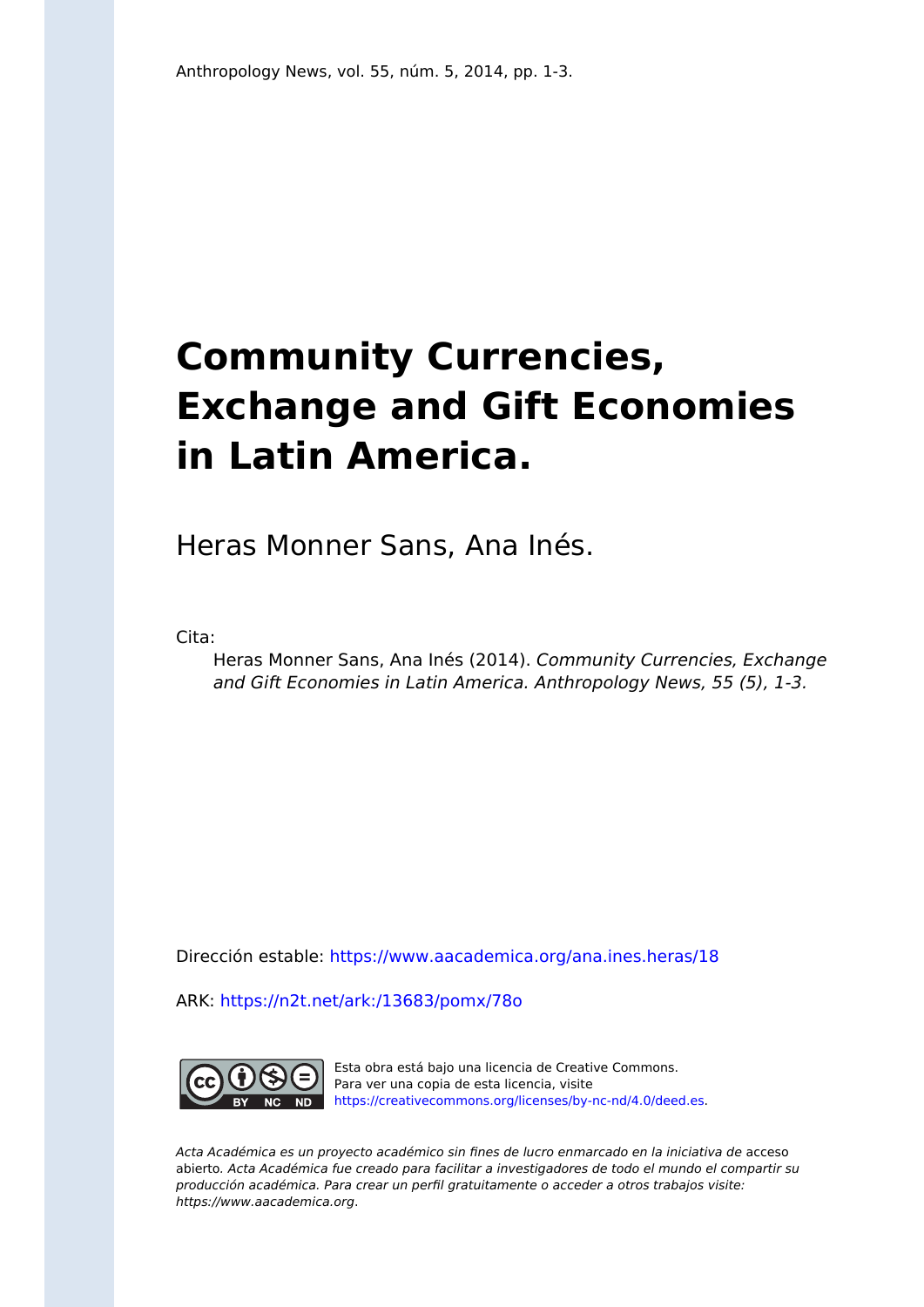## [OTRA ECONOMÍA AND ANTHROPOLOGY](http://www.anthropology-news.org/index.php/tag/otra-economia-and-anthropology/) **[Community Currencies,](http://www.anthropology-news.org/index.php/2014/05/13/community-currencies-exchange-and-gift-economies-in-latin-america/)  [Exchange and Gift Economies](http://www.anthropology-news.org/index.php/2014/05/13/community-currencies-exchange-and-gift-economies-in-latin-america/)  [in Latin America](http://www.anthropology-news.org/index.php/2014/05/13/community-currencies-exchange-and-gift-economies-in-latin-america/)**

Ana Inés Heras

My [opening essay](http://www.anthropology-news.org/index.php/2014/01/08/otra-economia-otra-sociedad-anthropology/) for the series that I contribute to *Anthropology News* portrayed the overall characteristics *Otra Economía & Otra Sociedad* and the way anthropologists are making visible how it diverges from common sense, taken for granted capitalist relationships. [Gibson and Graham](http://www.communityeconomies.org/Home) have stressed this idea by emphasizing the existence of *diverse economies*, and have made a call to documenting and analyzing what is it that people are actually doing, in order to study economic practices as complex sets of orientations, values and semantic webs, that is, as *cultural* practices. [De Souza Santos \(2012\)](http://www.lanacion.com.ar/1444872-mas-alla-de-la-logica-del-capitalismo) has studied what do human practices look like when *producing for living*, and thus, he has argued for restituting the adjective "social" when speaking about economy: to not forget that any economic system of relations is, first and foremost, a co-constructed and human created web of meaning and practices. There is no such thing as "the economy" as an autonomous, context-free, non-ideological imposed phenomenon that conforms a separate realm of the human endeavor (Altvater pp. 17-32 i[nGiarracca 2008\)](http://www.ger-gemsal.org.ar/wp-content/imagenes/eltrabajoporvenir.pdf).

One issue that emerges from these types of analyses is that even though capitalism tends to be thought of as *the norm*, very many different systems coexist. This is the premise by which many groups of people around the world organize themselves in what they call *alternative ways*: they mean *alternative to* exploitation (of others and nature), to accumulative profit and to alienation. Thus, anthropology helps uncover the fact that any economic system entails *cultural patterns, decision making-processes and room for choice*. It is important to bring these issues at the forefront in light of recently published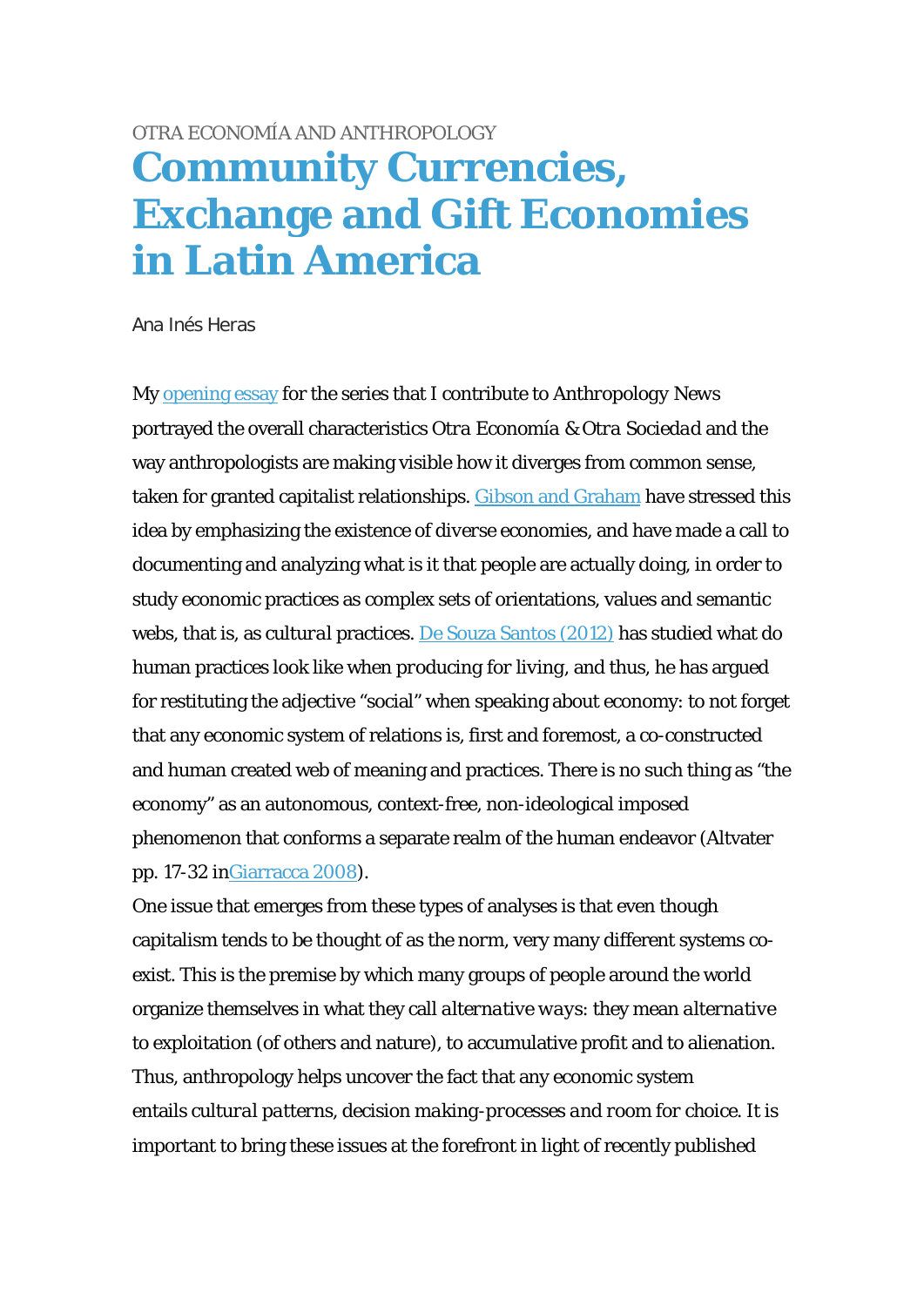research that shows how unequal is unequal distribution being nowadays (see [Piketty 2014](http://www.youtube.com/watch?v=7TLtXfZth5w#t=40)).

In this column I address the question of what does emerge when we think in this line about money and currency or about practices of exchange which are not "the market as we know it"? I specifically relate it to the contributions of anthropology-oriented research to *otra economía & sociedad.*



"Sin un mango" (with no money) – Forum for cultural products exchange, Moreno, Argentina, 2013. Photo courtesy David Burin

## *Community and complementary currencies & the logic of gift and exchange*

[Nishibe](http://ijccr.files.wordpress.com/2012/07/ijccr-2012-vol-16-special-issue-complete3.pdf) (2011 in ICCRC pages 36-48) points that money —as well as language is a social convention created by human cultures over time. When money is seen as serving a function, and not as being *in use*, we lose perspective about that —as any social convention— its use (and meaning) can of course be redefined [\(Orzi 2012,](http://www.socioeco.org/bdf_fiche-publication-458_es.html) pages 131-133).

Nishibe also states that while money can reduce complexity to a onedimensional value, language keeps its complexity and its capacity to generate a variety of exchanges. He also reinforces that [community and complementary](http://communitycurrenciesinaction.eu/about-ccs/) [currencies](http://communitycurrenciesinaction.eu/about-ccs/)integrate at least these two aspects: they become a medium of exchange, while keeping the communicative capacities that language possesses because individuals or groups must delve into face-to-face interactions to decide how and why to participate, with whom, in which ways, and whether or not there would be a currency. Community and complementary currencies express values as they are locally perceived and/or negotiated, and more important, they make very visible that economic systems are decisions made upon a complex set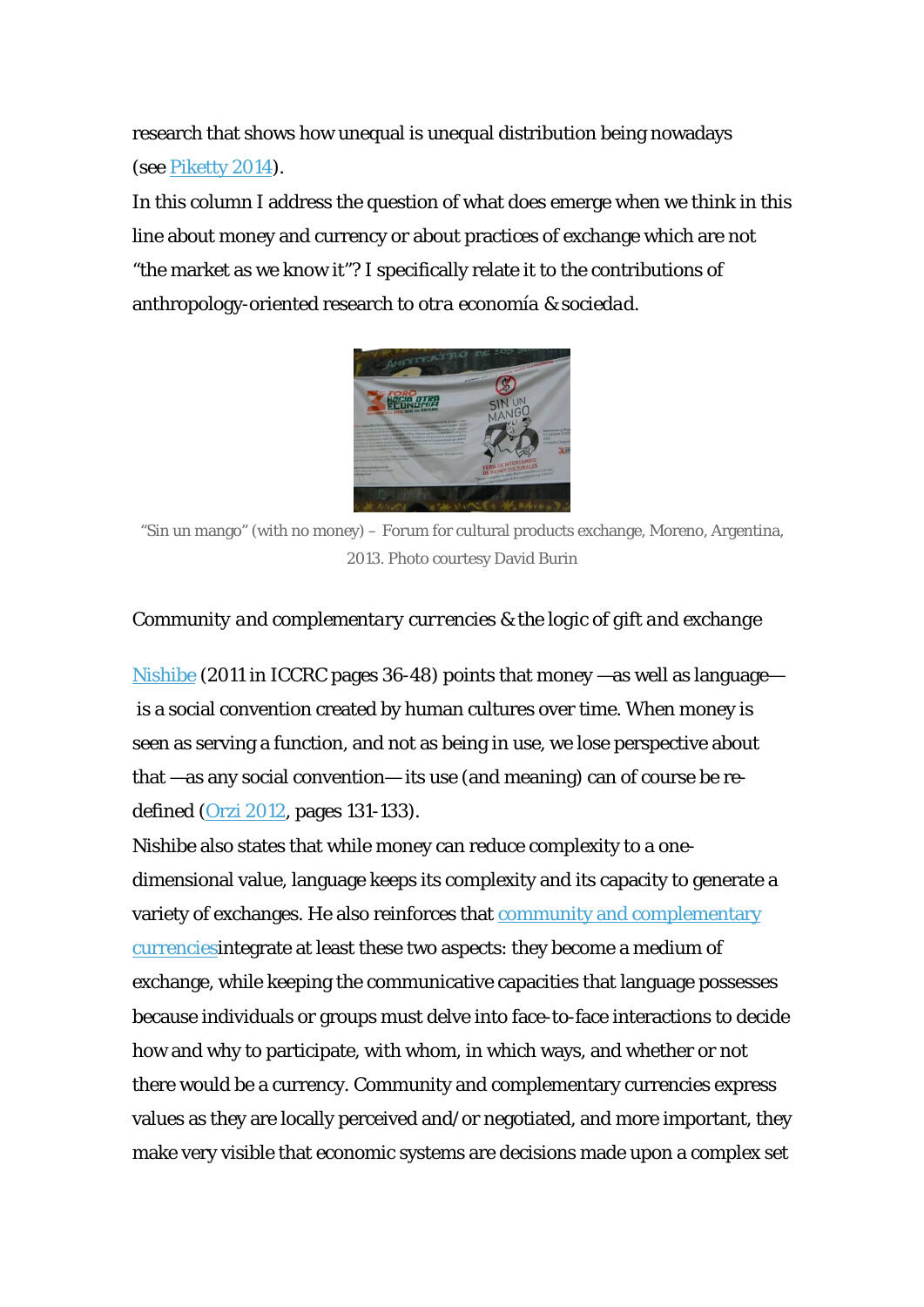of practices (as highlighted earlier by [Seyfang, 2000;](http://www.tandfonline.com/doi/abs/10.1080/713687774#preview) to deepen into the current research issues on this field see also [IJCCR\)](http://ijccr.files.wordpress.com/2012/07/ijccr-2011-special-issue.pdf).



People explain where products come from. Argentina 2013. Photo courtesy Rosana Miraglino

Other processes, such as multi-reciprocal exchange, also have this potential, since what counts as exchangeable becomes such because it has local meaning and is defined in a social relationship: what is considered a resource is locally defined and may help restore the power of making decisions more directly. These approaches may also have the power of establishing relationships such that all involved may access what is sufficient to secure the right of every human being to their life (an approach also referred to as *buen vivir*).

For these reasons many community and complementary currencies, and exchange systems, develop forms of participation closer to gift economy: not exactly "exchange" or "using currency to buy/sell" but giving without expecting anything in return (see [Vaughan](http://gift-economy.com/articles-and-essays/)).

In Latin America several different scenarios related to these practices, and conceptual discussions on the frames from where to understand these processes, have been documented (for an inter-disciplinary set of papers see the book coordinated by Orzi 2012). One such scenario relates these practices to the crisis of mainstream economy, for which complementary and community currencies and multi-reciprocal exchange provide a solution (in Argentina up to 6 million people participated of these forms of exchange during the 2001-2003 crisis). A body of anthropology oriented research is also showing that the *[moneda social](http://www.economiasolidaria.org/files/Cartilla_Moneda_Social_2012.pdf)* and the*economía del dar (gratiferias)* also takes place as a political choice and as an action of activism against what is perceived as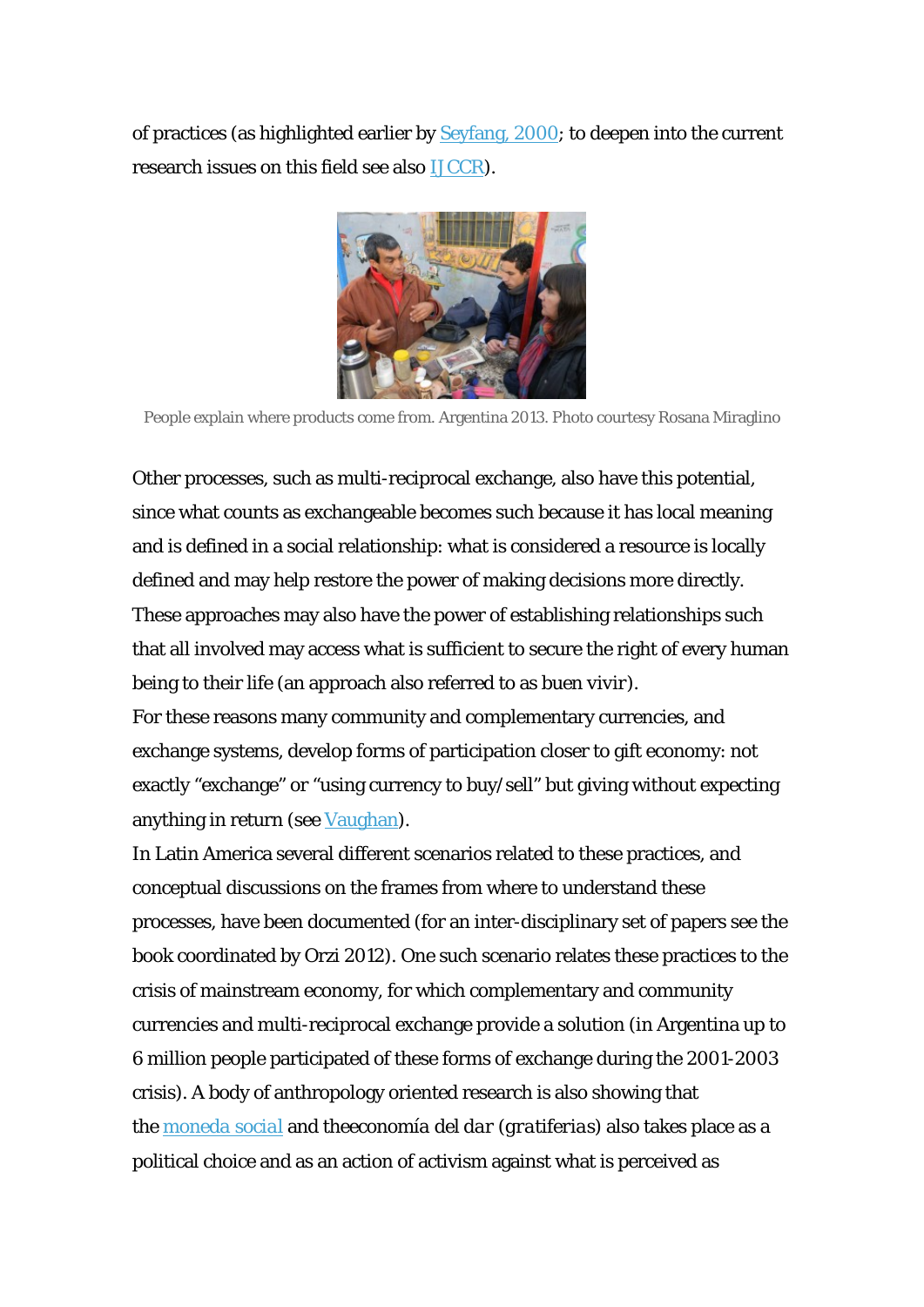alienated forms of life. Additionally, other practices currently found in Latin America are related to forms held in the past that have been kept across centuries. In this respect, anthropologists have become key at making visible how, why and with whom do these different forms arise, also highlighting the connections between current and past ways of organizing the economy in different regions of Latin America.

In closing I would like to point that:

- In the community and complementary currency approach, what counts as "money" is purposefully decided upon: its uses and range, for example, or its ephemeral nature for which it cannot be accumulated or speculated about, a characteristic called *oxidation*, following [Silvio Gessell](http://asambleademajaras.com/videos/detalle_video.php?idvideo=551) (so much so that in many *ferias* held in Argentina community currency was destroyed once the event closed).
- Exchange is seen as a social and cultural practice, one in which specific values are agreed upon, for example, mutuality, cooperation, recycling when appropriate.
- Most importantly, these practices bring about dialogue (e.g., to explain where and how was the product fabricated, or why are people choosing to participate in such systems) and explicitly count on making collective decisions.

For many, community and complementary currency, multi-reciprocal exchange and gift economy are seen as coherent ways to sustain daily practices for *otra economía and sociedad* because they seem to have a pedagogical and emancipatory potential ([Plasencia & Orzi 2007\)](http://www.ciccus.org.ar/ed/book/moneda-social-y-mercados-solidarios/), practices that may be creating new subjectivities for making different choices.

*Ana Inés Heras earned her MA and PhD in Education (1995) with a Fulbright Scholarship at UCSB. She also studied History and Physical Education at the undergraduate level in Argentina. She currently studies*